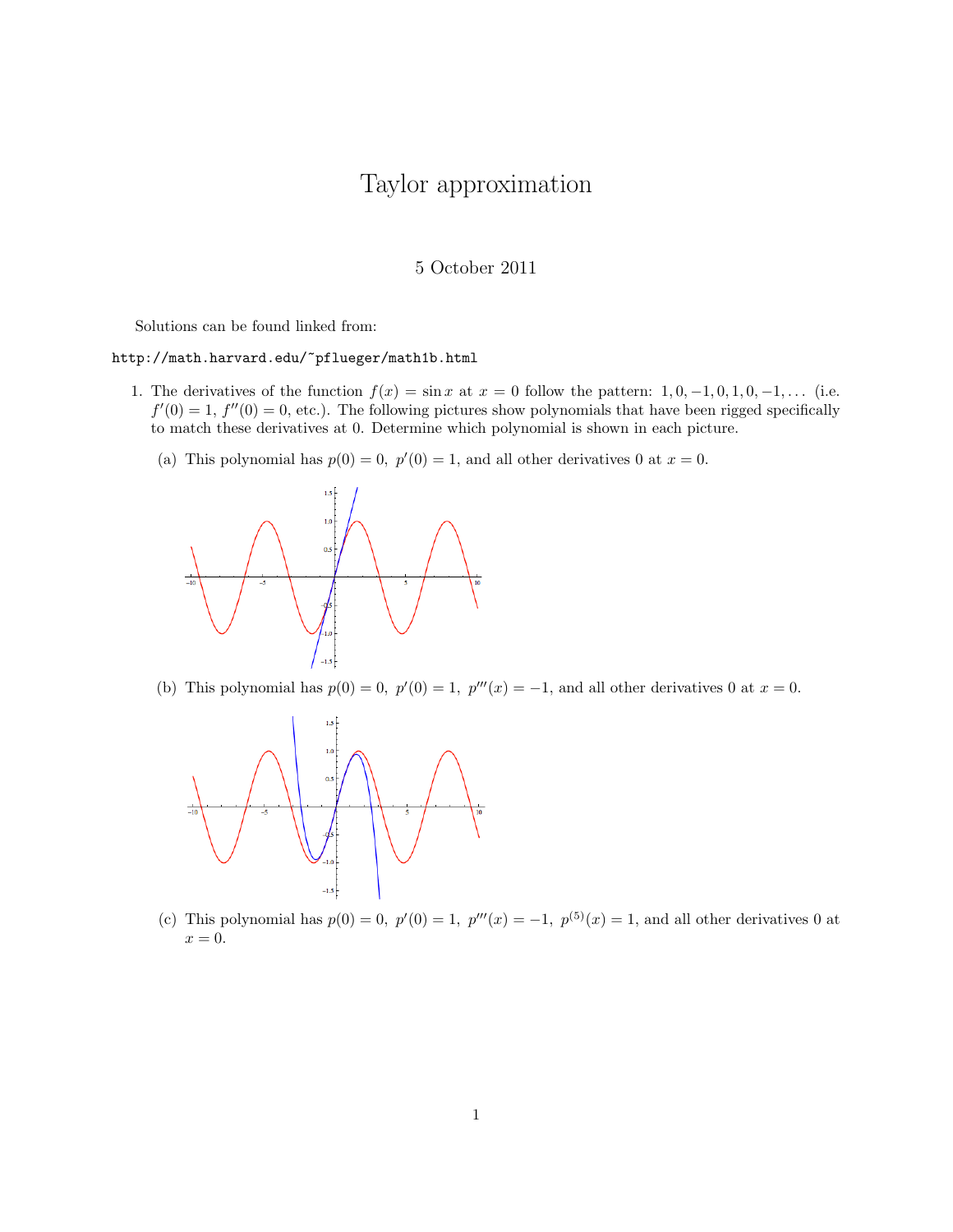

(d) This polynomial has  $p(0) = 0$ ,  $p'(0) = 1$ ,  $p'''(x) = -1$ ,  $p^{(5)}(x) = 1$ ,  $p^{(7)}(0) = -1$ , and all other derivatives 0 at  $x = 0$ .



(e) This polynomial has  $p(0) = 0$ ,  $p'(0) = 1$ ,  $p'''(x) = -1$ ,  $p^{(5)}(x) = 1$ ,  $p^{(7)}(0) = -1$ ,  $p^{(9)}(0) = 1$ , and all other derivatives 0 at  $x = 0$ .



(f) This polynomial has  $p(0) = 0$ ,  $p'(0) = 1$ ,  $p'''(x) = -1$ ,  $p^{(5)}(x) = 1$ ,  $p^{(7)}(0) = -1$ ,  $p^{(9)}(0) = 0$ 1,  $p^{(11)}(0) = -1$ , and all other derivatives 0 at  $x = 0$ .